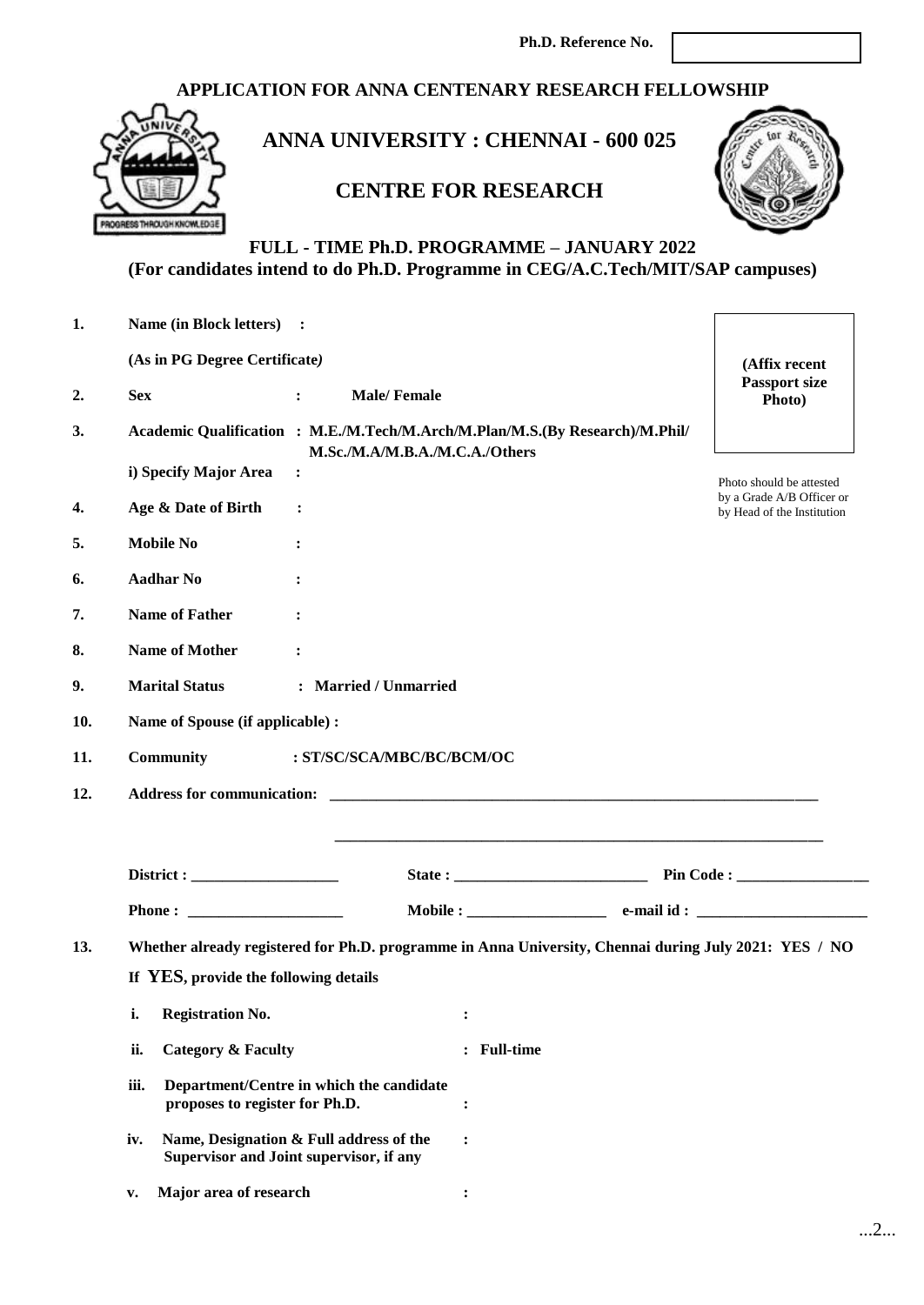**If NO, provide the following details**

| i.            | Whether submitted the Ph.D. application for January 2022 session : YES / NO                                             |           |                                                                                                                                                                                  |
|---------------|-------------------------------------------------------------------------------------------------------------------------|-----------|----------------------------------------------------------------------------------------------------------------------------------------------------------------------------------|
| ii.           | Department/Centre in which the candidate proposes to register<br>for Ph.D.                                              | $\bullet$ |                                                                                                                                                                                  |
| iii.          | Campus in which the candidate proposes to register for Ph.D.                                                            |           | $\therefore$ CEG / A.C. Tech./ MIT / SAP                                                                                                                                         |
| iv.           | <b>Faculty</b>                                                                                                          |           | : CIVIL/MECHANICAL/ELECTRICAL/<br><b>INFORMATION &amp;COMMUNICATION/</b><br><b>TECHNOLOGY/ ARCHITECTIRE &amp;</b><br>PLANNING/SCIENCE & HUMANITIES/<br><b>MANGEMENT SCIENCES</b> |
| $V_{\bullet}$ | Name, Designation and Full Address of the proposed supervisor<br>(Supervisor shall be in CEG/A.C. Tech./MIT/SAP campus) | $\cdot$   |                                                                                                                                                                                  |
| vi.           | Name, Designation and Full Address of the proposed<br>joint supervisor, if any                                          | ٠         |                                                                                                                                                                                  |

**14. Are you availing any other Fellowship/Salary in Project/any other Financial Assistance : YES/NO**

**if YES, provide the details :**

#### **DECLARATION OF THE CANDIDATE**

**This is to certify that the particulars given above are true, correct and complete to the best of my knowledge. I am aware that suppression of facts and information will lead to cancellation of Anna Centenary Research Fellowship in addition to withdrawal of my admission to Ph.D. programme. Further, certified that I am not availing any other Fellowship/Salary in Project /any other Financial Assistance.**

 **Place :**

**Date :** Signature of the Candidate **Signature of the Candidate** 

#### **IMPORTANT:**

- **1. Candidates who desire to avail Anna Centenary Research Fellowship shall file this application and also file the application for admission to Ph.D. programme – January 2022.**
- **2. Scholars who have already registered for Ph.D. in July 2021 need to file only Anna Centenary Research Fellowship Application form for the award of Fellowship.**
- **3. Self Attested photocopy of following certificates shall be enclosed**
	- **i. PG Mark sheets & Degree/Provisional Certificate**
	- **ii. Community Certificate (if applicable)**
	- **iii. Certificate for experience (if any)**
	- **iv. Proof for publication in Journal (if any)**
- **4. Last date for submission of filled-in-application form is 27.10.2021.**
- **5**. **To avail this Fellowship, Scholar shall register for Ph.D. programme under the guidance of faculty member from University Departments.**
- **6**. **Scholars admitted for Ph.D. programme prior to July 2021 are not eligible to apply for ACRF.**